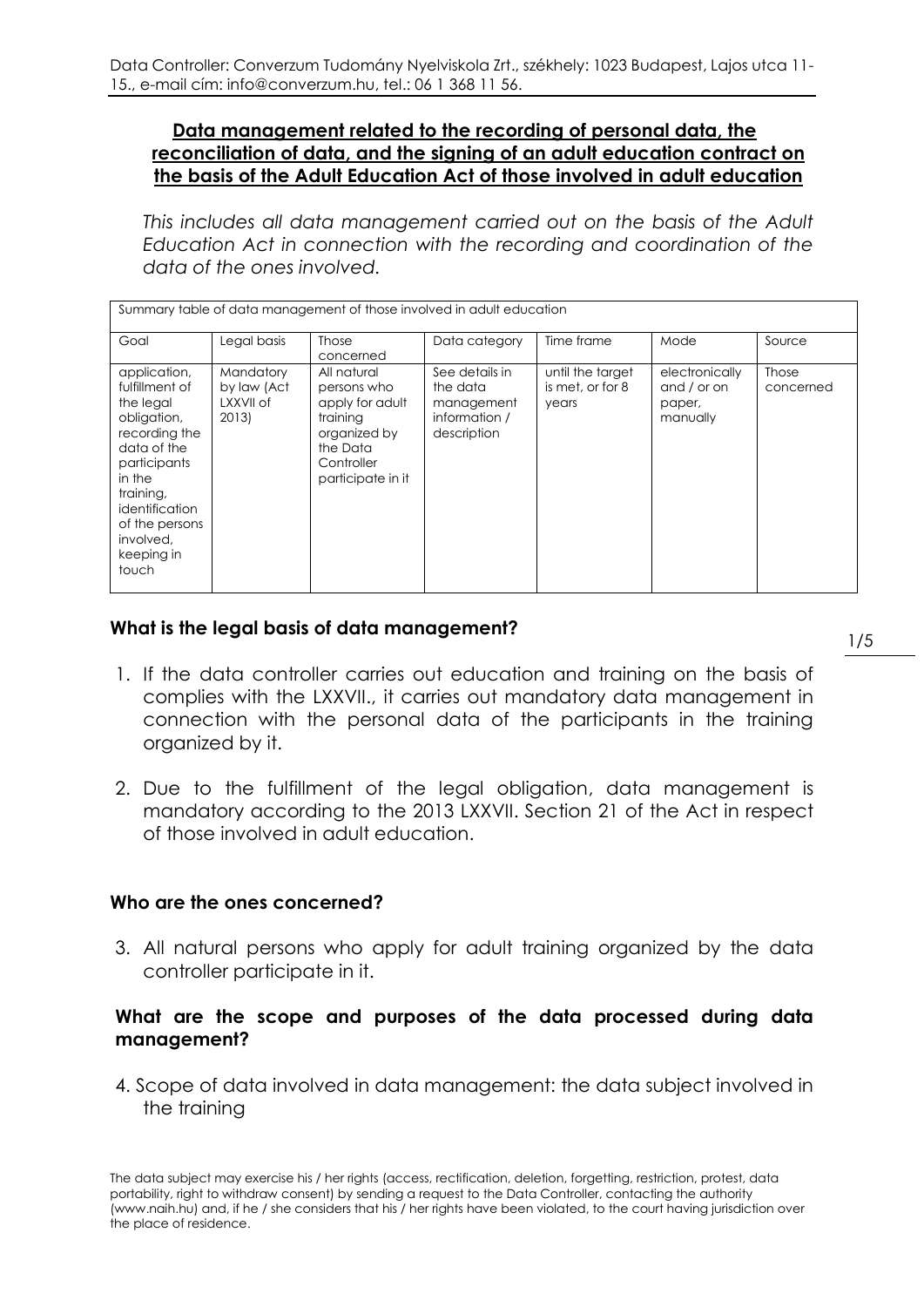- name, birth name, mother's name, place and date of birth, gender, citizenship, address of residence and stay, telephone number, e-mail address, education, labor market status,
	- the name, place of residence, telephone number of their parent, legal representative in accordance with Act LXXVII of 2013. in the case of a participant in training as described in Section 1 (1) (b) of the Act,
	- data related to the legal binding meant by the training in connection with the participant's
	- $\triangleright$  education and professional qualifications, language skills,
	- $\triangleright$  admission to the training,
	- $\triangleright$  evaluation and qualification of their studies,
	- $\triangleright$  related to the name of the vocational qualification or other competence acquired through the training, the place, date and result of the examination,
	- the social security number of the participant,
	- the tax identification number of the participant
	- name of the cost bearer
	- (if different from applicant) invoicing
	- address of cost bearer invoicing
	- tax identification number of cost bearer invoicing
	- phone number of cost bearer keeping in touch
	- invoicing address to be used for invoicing, sending invoice
	- mode of pay\* to be used for payment
	- service ordered for ordering and invoicing
	- name<sup>\*</sup> and to be used for delivery
	- amount\*
	- order id\* for tracking
	- date of order\* to be used for invoicing and later in case of a complaint

# **What is the goal of data management?**

5. The purpose of data management is application, fulfilling the legal obligation, recording the data of the participants in the training, identifying the persons involved and keeping in touch.

# **How is data management carried out?**

- 6. The activity and process involved in data management are as follows:
	- a. When applying for adult education, the person concerned fills in an application form by providing the above information, after receiving prior information. (see earlier)

The data subject may exercise his / her rights (access, rectification, deletion, forgetting, restriction, protest, data portability, right to withdraw consent) by sending a request to the Data Controller, contacting the authority (www.naih.hu) and, if he / she considers that his / her rights have been violated, to the court having jurisdiction over the place of residence.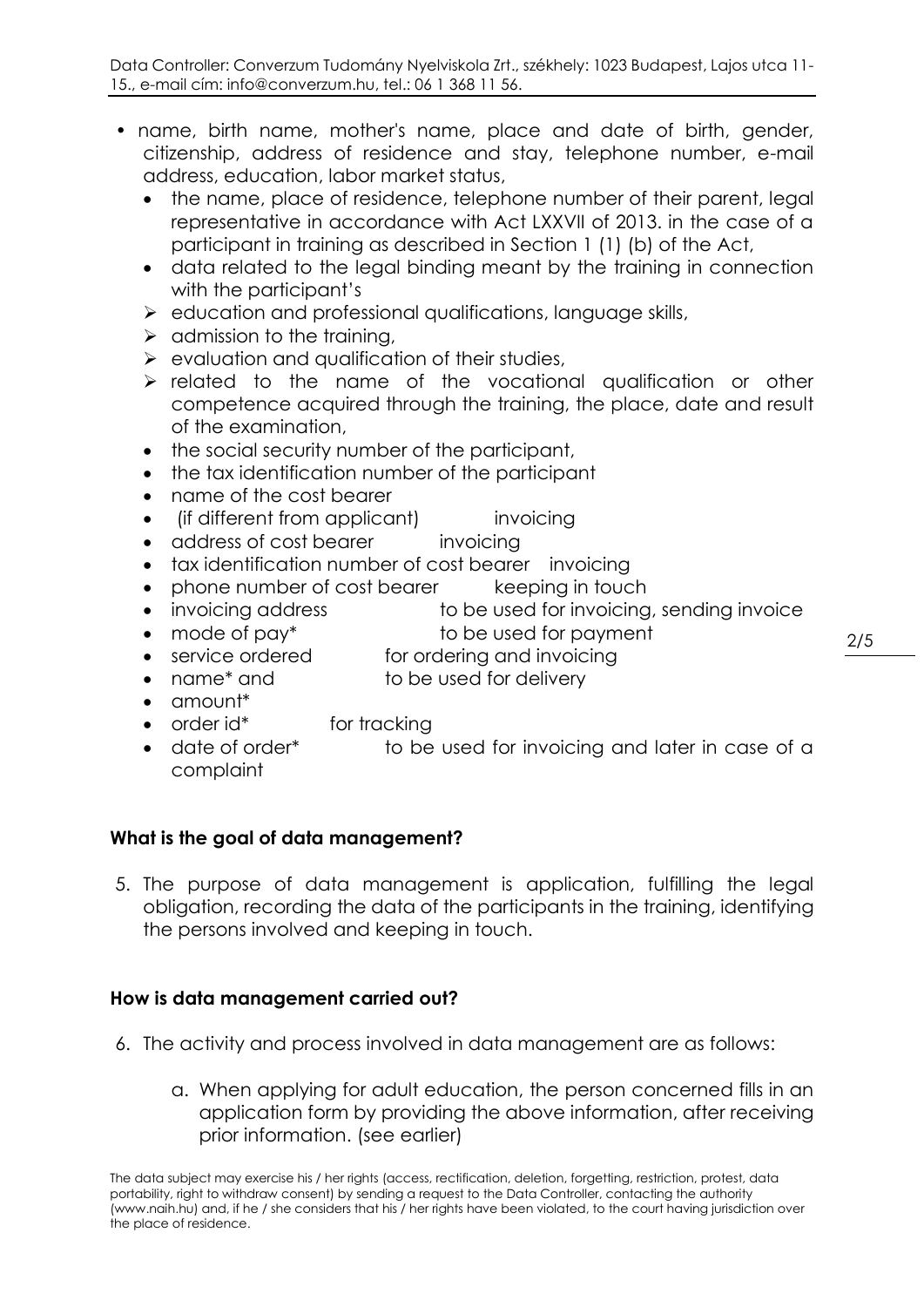- b. The participant is obliged to provide real data to the data controller based on 2013. LXXVII.
- c. Participant and data controller enter into contract with each other in accordance with the provisions of the law.
- d. By providing the data, the data subject acknowledges that the data controller uses the data for statistical purposes in order to fulfill their obligations arising from the said Act and may transmit them to the bodies specified in the Act.

## **What is the time frame of data management?**

- 7. The time frame of data management:
	- a. if, for some reason, the process does not continue beyond that of application, the goal cannot be achieved then the data controller deletes the data of the data subject.
	- b. otherwise, the LXXVII of 2013. pursuant to Section 16 of the Act for 8 years

## **What is the mode of data management?**

Mode of data management: electronically and / or on paper, manually

## **Where is the data from?**

Source of data: immediately from the participant.

#### **Is there a disclosure to third parties?**

Data communication: To the Adult Education Data Supply System specified by law. In case of inspection, it may be communicated to an authority, in case of a call for tenders to the tender inspection body.

# **Is there automated decision making and profiling?**

8. Automated decision-making, profiling: this does not happen in data management.

#### **Others**

8. In connection with the data marked with \*, the Data Controller draws attention to the fact that if the data subject does not provide them to the Data Controller, the Data Controller shall refuse to provide the service (data management).

# **DATA SECURITY, STORAGE OF PERSONAL DATA, INFORMATION SECURITY**

The data subject may exercise his / her rights (access, rectification, deletion, forgetting, restriction, protest, data portability, right to withdraw consent) by sending a request to the Data Controller, contacting the authority (www.naih.hu) and, if he / she considers that his / her rights have been violated, to the court having jurisdiction over the place of residence.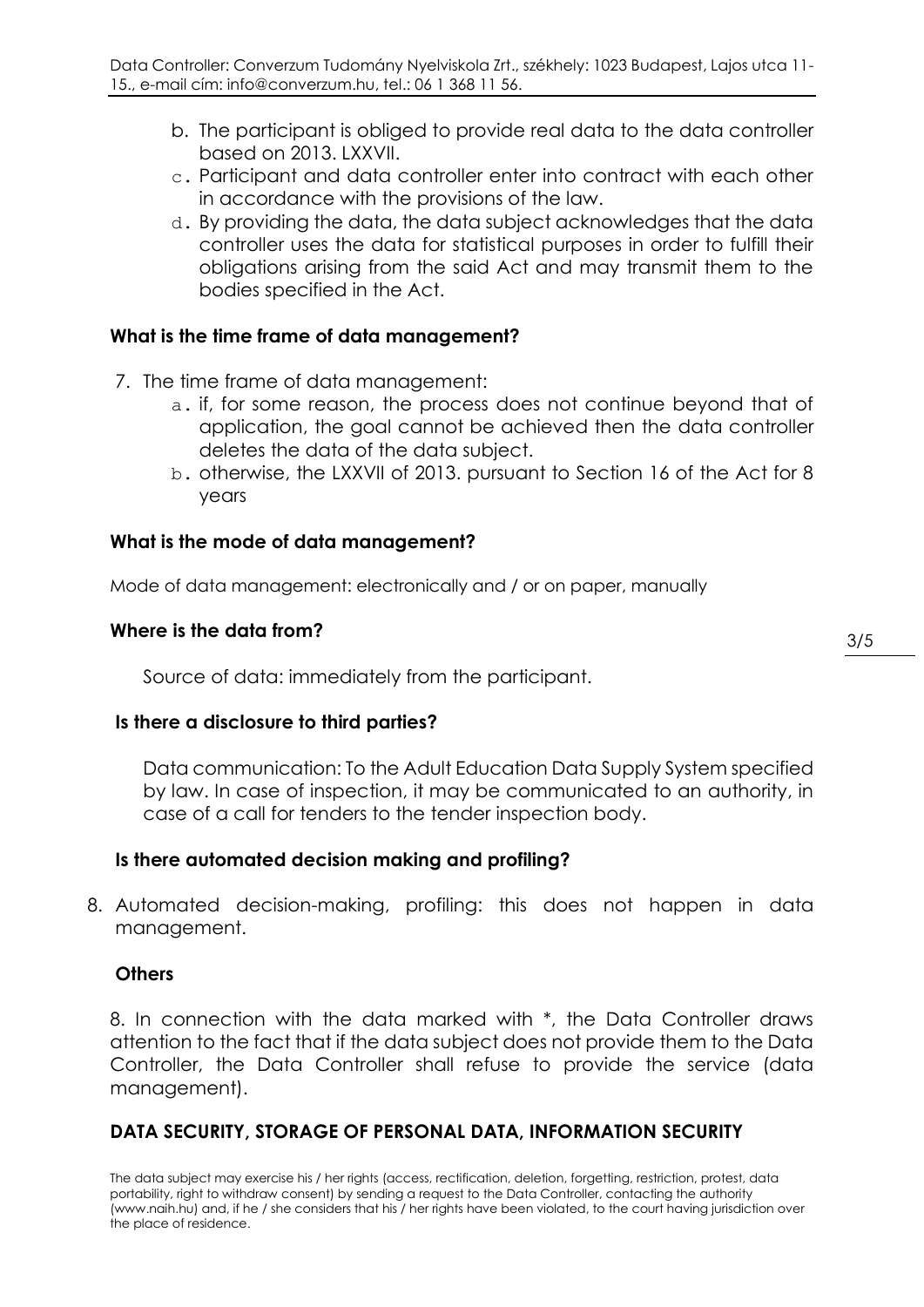1. Personal data may only be processed for the purpose of the specific data processing.

2. The data controller ensures the security of the data. To this end, they shall take the necessary technical and organizational measures with regard to the files stored by means of IT.

3. The data controller shall ensure that the data security rules laid down in the relevant legislation are complied with.

4. It also ensures the security of the data, takes the technical and organizational measures and establishes the procedural rules necessary to enforce the applicable legislation, data and confidentiality rules.

5. The controller shall take appropriate measures to protect the data against unauthorized access, alteration, transmission, disclosure, deletion or destruction, as well as against accidental destruction and damage, or from it becoming inaccessible due to changes in the technology used.

6. The Data Controller may also ensure the enforcement of the data security rules by means of regulations, instructions and procedures separate from the present rules in terms of content and form.

7. The data controller is obliged to act in accordance with the procedure specified in the relevant legal regulations, these Regulations and other regulations related to data protection and others, ensuring the highest degree of data security.

8. In order to enforce the conditions of data security, the data controller shall ensure that the relevant employees are properly trained provided they employ an employee.

9. When defining and applying data security measures, the data controller shall take into account the state of the art and shall choose from several possible data management solutions which ensure a higher level of protection of personal data, unless this would be a disproportionate burden.

10. Within the scope of its tasks related to IT protection, the data controller shall in particular ensure:

a. Measures to protect against unauthorized access, including software and hardware protection and physical protection (access protection, network protection);

b. Measures to ensure the possibility of restoring data files, including regular backups and separate, secure management of copies (mirroring, backup); c. Protection of data files against viruses (virus protection);

The data subject may exercise his / her rights (access, rectification, deletion, forgetting, restriction, protest, data portability, right to withdraw consent) by sending a request to the Data Controller, contacting the authority (www.naih.hu) and, if he / she considers that his / her rights have been violated, to the court having jurisdiction over the place of residence.